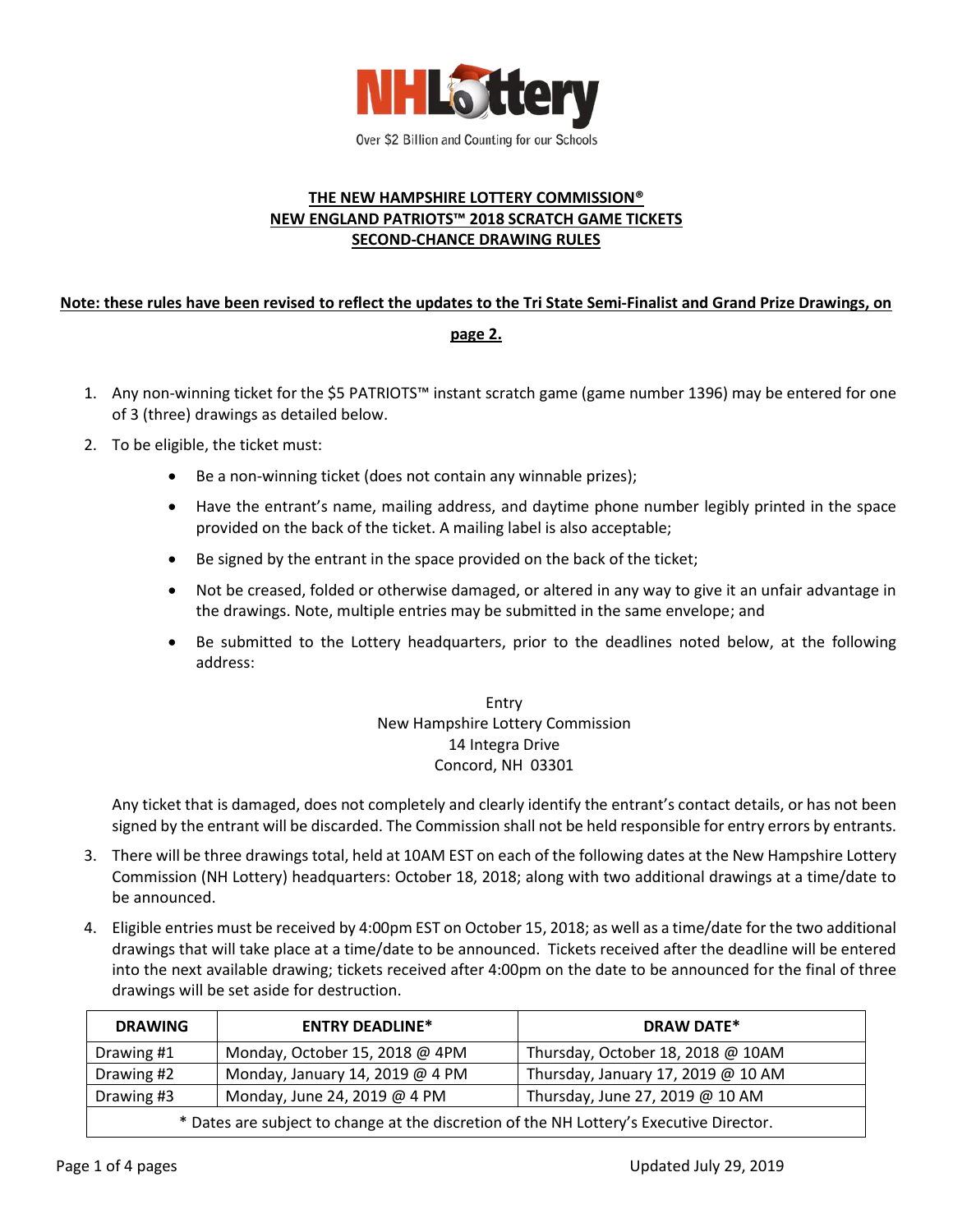

### *New this year!!!*

### **Semi-Finalist and Grand Prize Drawing**

All people who claim a prize of \$1,000 on the 2018 Patriots ™ scratch ticket (of which there are 63 eligible prizes), will automatically be entered into a semi-finalist drawing. Seven (7) finalists will be selected at random to go into a Grand Prize drawing, along with seven (7) finalists from the Maine Lottery and four (4) finalists from the Vermont Lottery for a 2019 weekend VIP Ticket package or one of 17 \$500 cash prizes!

#### UPDATED:

- a) ENTRY DEADLINE: For winning ticket claim of \$1,000 to be entered into the semi-finalist drawing, they must be claimed at New Hampshire Lottery Headquarters by 4:00 PM, on Friday, August 9, 2019. Claims received after that date will not be eligible.
- b) SEMI-FINALIST DRAWING: 10:00 AM, on Wednesday, August 14, 2019.
- c) Each name from \$1,000 claims described in (a) above will be assigned a number and seven (7) of these numbers will be selected by a Random Number Generator at the semi-finalist drawing.
- d) The seven (7) finalists selected on August 14, 2019 will be entered into the Tri-State Grand Prize drawing along with the finalists from Maine and Vermont.
- e) TRI-STATE GRAND PRIZE DRAWING WILL BE HELD: 12:00 PM, on Wednesday, August 28, 2019 at NH Lottery Headquarters.
- f) Each of the eighteen (18) finalists, (seven (7) from New Hampshire Lottery, seven (7) from Maine Lottery, and four (4) Vermont Lottery), will be assigned a number from 1 to 18. Using a certified RNG (random number generator), one (1) of the eighteen numbers will be chosen and the name associated with that number will win the grand prize of a Tri-State Weekend (Dec. 8/9) NE Patriots game package. The remaining seventeen (17) finalists will each receive five-hundred dollars (\$500) cash prize.
- 5. Entries are good for one drawing only. Tickets not drawn for a prize at any drawing will be removed for destruction prior to any subsequent drawing.
- 6. For the first drawing, the prizes will be awarded in the following order:
	- 2019 Season Ticket Passes (3 winners)
	- Upper Level home game package for the December 30, 2018 game (30 winners)
- 7. For the second and third drawings, the prizes will be awarded in the following order:
	- 2019 Season Ticket Passes (2 winners)
	- Upper Level home game package for game TBD in 2019 season (21 winners)
- 8. The Season Ticket home game package is comprised of:
	- Two (2) Lower Level tickets to each 2019 season home game;
	- Two (2) tailgate party passes to each 2019 season home game; and
	- One (1) parking pass to each 2019 season home game.
- 9. The Upper Level home game package is comprised of: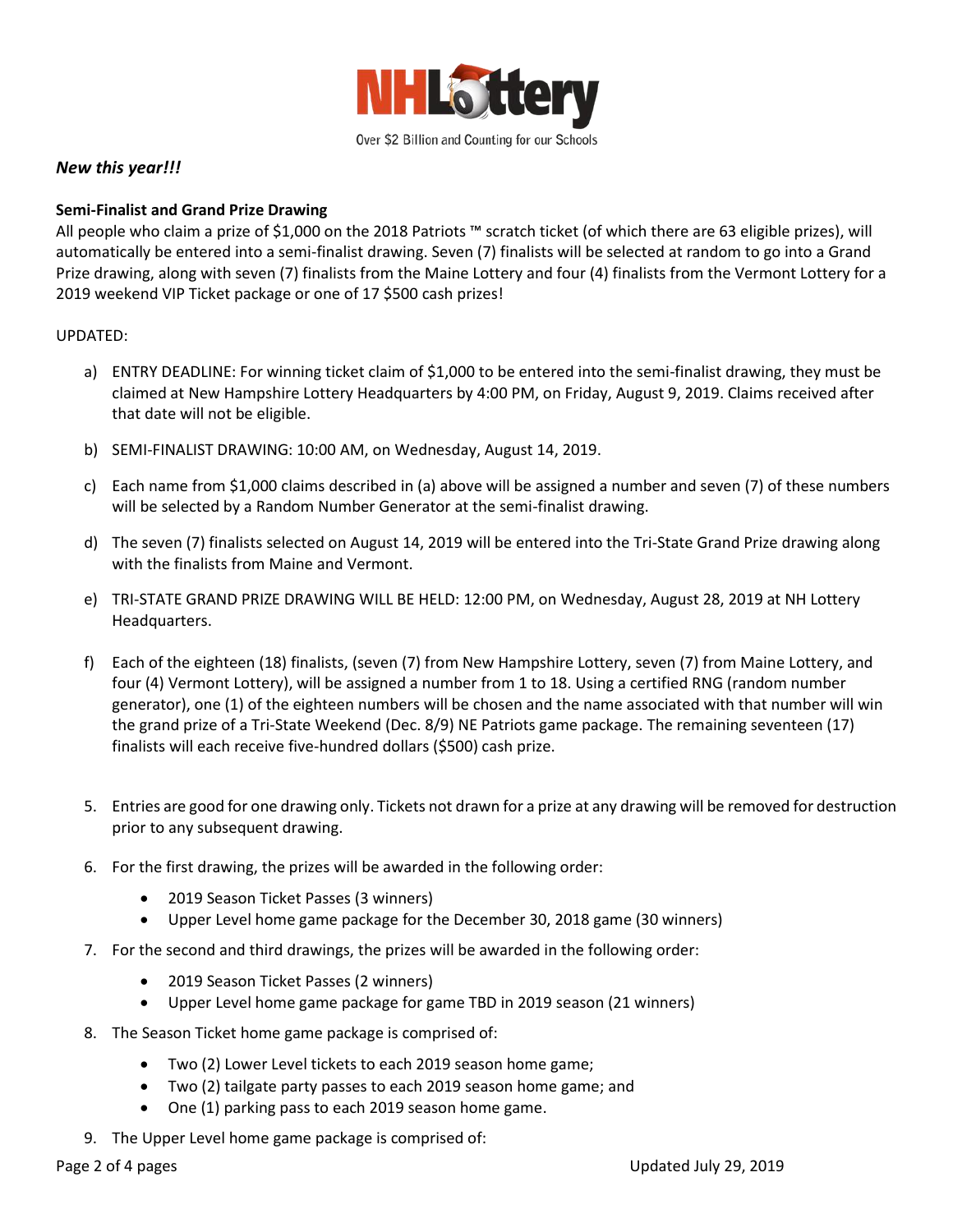

- Two (2) Upper Level home game tickets;
- Two (2) tailgate party passes; and
- One (1) parking pass.
- 10. At the conclusion of each drawing described in above, five (5) alternate tickets will be drawn.
- 11. No person may win more than one (1) prize per drawing date. In the event that two or more tickets are drawn with the same entrant's name, only the first ticket drawn will be eligible to win a prize; the subsequent ticket(s) will be discarded and another will be drawn in its place.
- 12. \$5 PATRIOTS™ instant scratch game may continue to be sold after the final drawing.
- 13. Federal taxes estimated at 24% of the value of each package that is valued at \$600 or greater will be borne by the NH Lottery. The NH Lottery's vendor, MDi will send winners IRS Forms 1099 in January of the year following the respective usage of the awarded prize. Any other taxes or fees will be responsibility of the prize winners.
- 14. The prizes will be as described above and there will be no substitution by cash.
- 15. Game tickets will be for games determined by the New England Patriots only and cannot be exchanged for different games.
- 16. Winners will be notified by mail, e-mail or telephone, using the contact information on the drawn tickets, and claim form. Prizes will be dispatched by The New England Patriots to the NH Lottery for distribution using a common carrier. Prizes sent to winners from the NH Lottery will use certified mail and/or Federal Express with a signature required.
- 17. To claim a prize, each winner shall complete a NH Lottery Prize Claim Form and return same within 30 (thirty) days\* of the forms being mailed from the NH Lottery. Failure to comply will result in the prize package being forfeited and the prize will be awarded to the first available alternate winner.

\*NOTE: If a game is scheduled to be held within the 30 days noted above, then the winner will be allowed only 14 days to submit all required paperwork.

- 18. The NH Lottery reserves the right to amend the drawing rules as necessary without prior notice no less than 10 (ten) days before any drawing.
- 19. The NH Lottery offers no warrantees or guarantees of product quality and that availability and quality of the prize and its conformance to advertised representations is the sole responsibility of the promotional partner.
- 20. The NH Lottery shall not be responsible for any prizes lost, damaged or stolen during shipment, pickup or use.
- 21. The NH Lottery shall not be responsible for injury or loss of life resulting from any prize awarded.
- 22. Participants release and hold harmless the Commission and its agents and employees from any liability arising out of participation in the drawings. The Commission is not responsible for any negligence of any person, or any claim, liability, injury, property loss, or other loss to participants or their companions arising from or in connection with any event or occurrence related to these drawing.
- 23. The Commission, at their sole discretion, may disqualify an entry, winner, or designee from participating in any aspect of the drawing if they deem or suspect that such person has engaged in or has attempted to engage in any of the following:
	- Act in violation of these Official Rules, Terms of Use, or Privacy Statement;